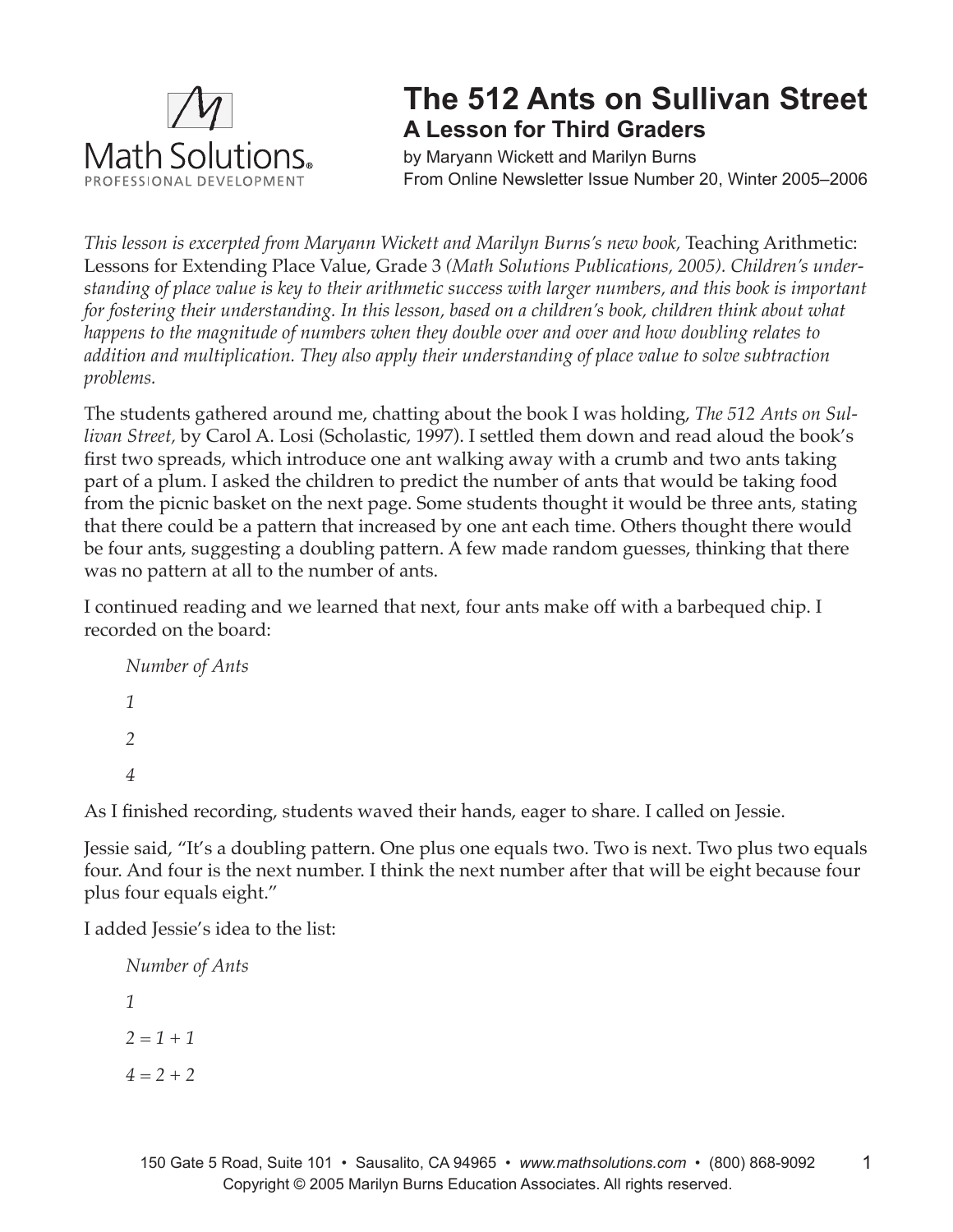## *The 512 Ants on Sullivan Street,* continued

 I read the next spread to verify that eight ants come along next, this time carrying off a bacon strip. I said, "It seems as if there is a doubling pattern. What's a way we can show a doubling pattern with multiplication?"

"Doubling is like timesing by two," Karena replied.

To be sure Karena understood the connection between doubling and multiplying by two, I nudged, "It would be helpful if you could explain your thinking and give an example."

Karena explained, "The times sign means groups of. And doubling means two of something. So instead of one plus one, you could think of it as two groups of one. You'd write that with a two, then a times sign, and then a one. That equals two just like one plus one equals two."

I pointed to  $2 + 2 = 4$  and asked the students, "How would I write this as a multiplication sentence?"

Christopher replied, "Two times two equals four. There are two twos, so that's two groups of two or two, two times."

With the students' help, the recording soon looked as follows:

*1 2 = 1 + 1 = 2* x *1 4 = 2 + 2 = 2* x *2 8 = 4 + 4 = 2* x *4*

The children continued to make predictions about subsequent numbers of ants. I verified by reading the story and continued to record on the board. When we got to thirty-two ants, I asked, "If I wanted to put the ants into groups of ten, could I? Would I have any ants left over?"

Karlee said, "There will be ants left over, but I'm not sure why."

I said, "Put your thumb up if you agree that there will be ants left over if we put thirty-two ants into groups of ten. Put your thumb sideways if you're not sure, and put your thumb down if you think there will be no ants left over." All thumbs were up. I said, "Raise your hand if you'd like to explain why there will be leftover ants."

Olina shared, "If there's exactly a group of ten, the number ends in zero. Like ten has one group of ten and ends in zero. Twenty has two groups of ten and ends in zero. Thirty-two doesn't end in zero. It has three groups of ten and two leftover ants."

Tobias said, "You can use multiplication. Three times ten equals thirty and four times ten equals forty. Thirty-two gets skipped. I agree with Olina; there will be two ants left."

I continued reading the story and together we finished the chart we'd started showing the patterns of doubling both by adding and by multiplying by two.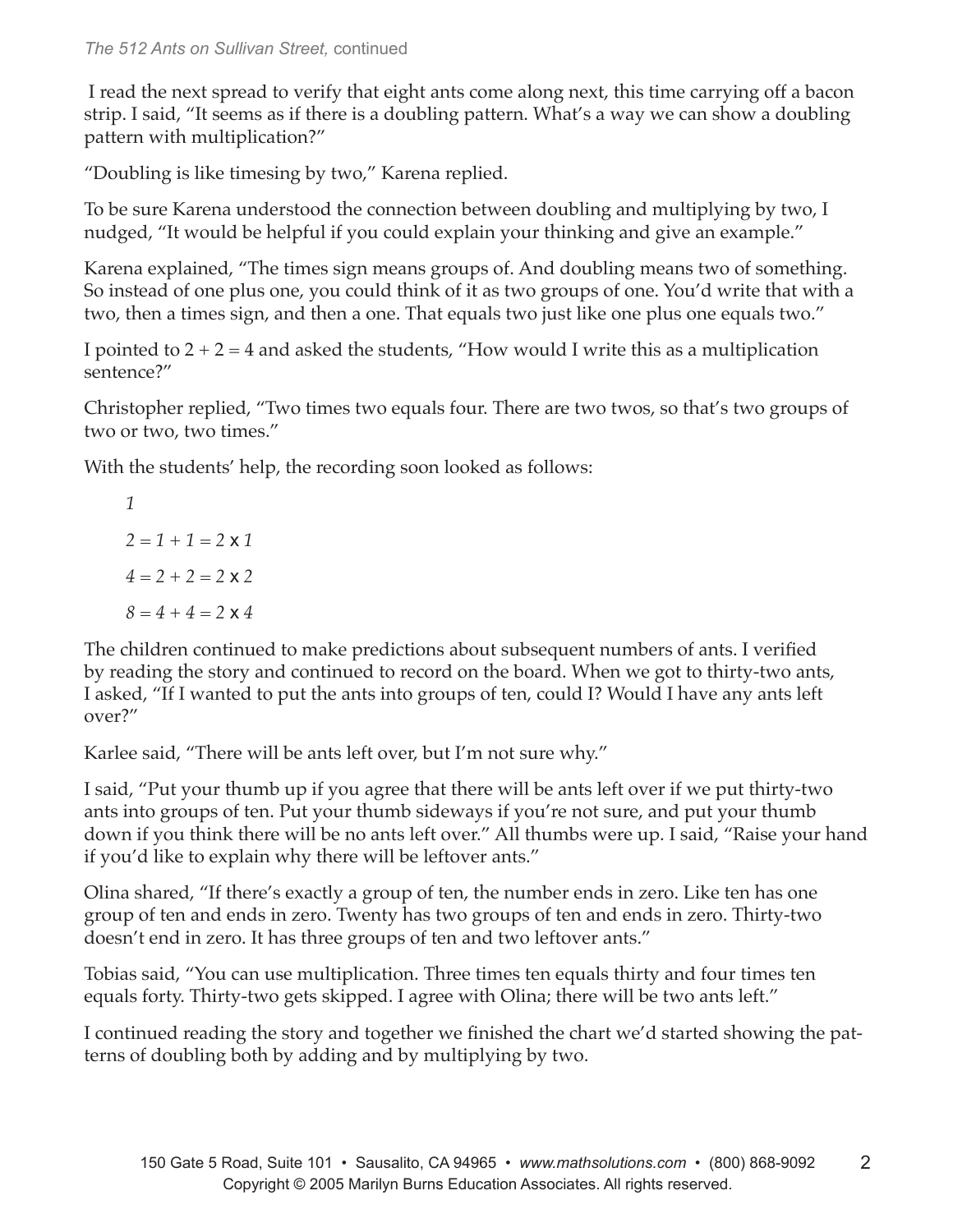*Number of Ants 1 2 = 1 + 1 = 2* x *1 4 = 2 + 2 = 2* x *2 8 = 4 + 4 = 2* x *4 16 = 8 + 8 = 2* x *8 32 = 16 + 16 = 2* x *16 64 = 32 + 32 = 2* x *32 128 = 64 + 64 = 2* x *64 256 = 128 + 128 = 2* x *128 512 = 256 + 256 = 2* x *256*

## **Subtraction with Regrouping**

I then asked, "Remember in the story when thirty-two ants hauled a wing and a leg? What if they needed fifty ants for that job? How many more ants would they need?"

When most of the students had their hands up, I called on Adama. She said, "You need eighteen. The problem could be fifty minus thirty-two, but all you have to do is start with thirtytwo and count up to fifty. Thirty-two plus ten equals forty-two; then eight ones make fifty. Fifty minus thirty-two equals eighteen."

I recorded on the board:

| Adama          | $50 - 32 =$ |
|----------------|-------------|
| $32 + 10 = 42$ |             |
| $42 + 8 = 50$  |             |
| $50 - 32 = 18$ |             |

Roberto said, "You could start with thirty-two and add eight ones to make forty and then one group of ten to make fifty. Eight and ten equal eighteen, so thirty-two plus eighteen equals fifty."

I recorded:

| Roberto        | $32 + 8 = 40$ |
|----------------|---------------|
| $40 + 10 = 50$ |               |
| $10 + 8 = 18$  |               |

Tina had a different strategy, and I recorded hers as well.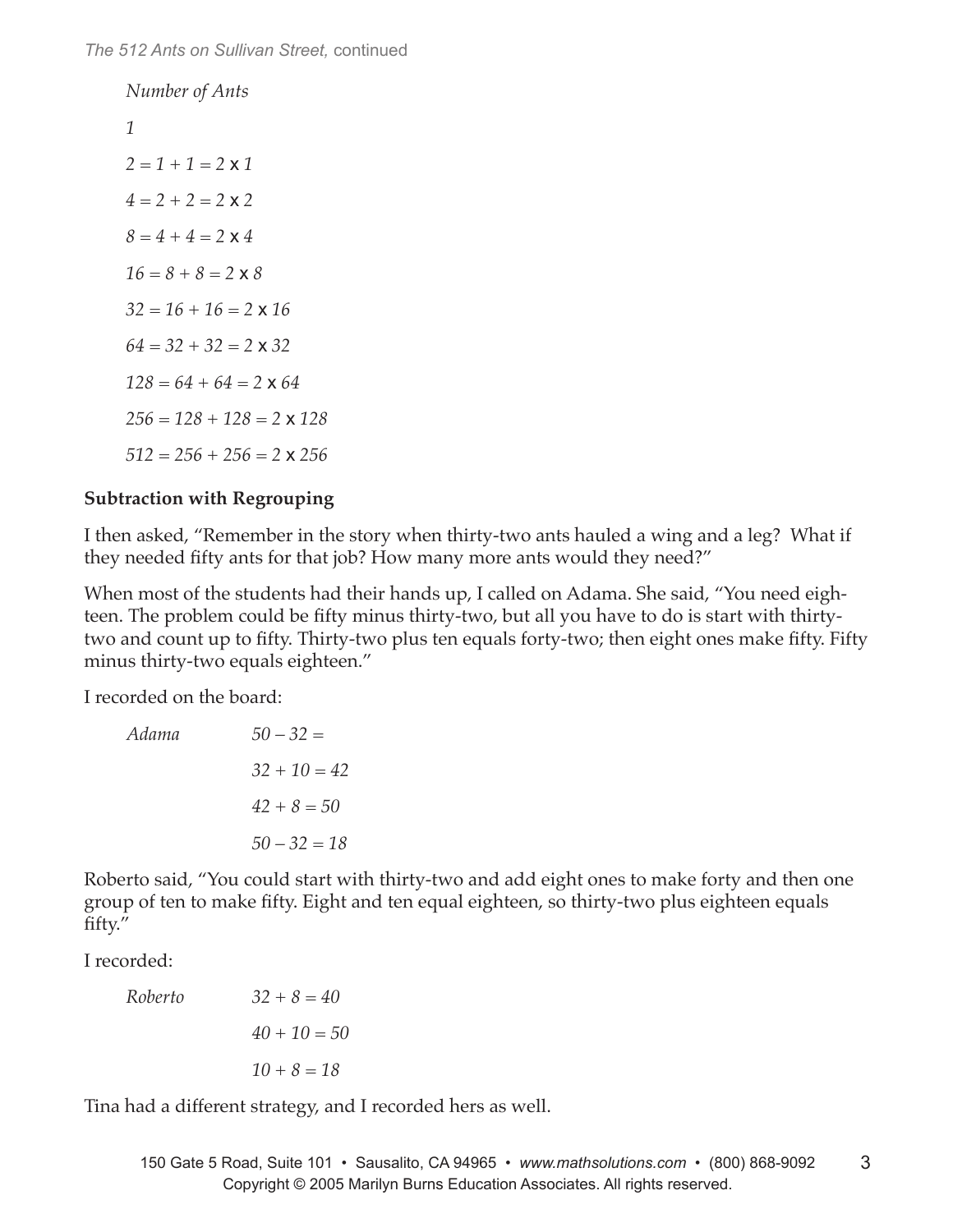## **A Second Subtraction Problem**

I then wrote on the board: *At a nearby picnic, 64 ants want to carry away a huge dill pickle. Although the ants try their best, they can't move the pickle. They decide that 100 ants could do the job. How many more ants are needed?*

I handed each student a sheet of paper and I explained, "I'm interested in knowing what each of you thinks and understands, so please do your own work."

While the students worked, I circulated through the class, observing carefully. My goal was to gain a clearer understanding of what strategies the students were using and what misconceptions they might have had. I also was interested to see which students had access to the problem and which didn't, and which students would use their understanding of place value and which would rely on the standard algorithm or another means of figuring. I was also interested in which students would solve the problem using subtraction and which would choose addition.

Roberto wrote the problem as a subtraction problem: *100 – 64.* His written explanation stated, *I add to 64 to 100 and it took me 36 fingers. That's 3 tens and 6 ones. 36.*

Keara used subtraction and her knowledge of place value to solve the problem. Although she subtracted, she did not use the standard algorithm. She subtracted the tens first and then the ones. (See Figure 1.)

ecause  $CO$ L hermu M

Figure 1. Keara used her knowledge of place value to successfully solve the problem.

Adama first solved the problem using addition; then she used the standard algorithm as a check. (See Figure 2.)

Jessie counted on from sixty-four, using tally marks grouped in tens to help her find an answer. (See Figure 3.)

Tobias started with 64 and counted up by tens until he got to 104, for a total of four tens, or forty. Then he counted four back from 104 to get to 100. Finally, he subtracted four from the four tens, or forty, to get thirty-six. (See Figure 4.)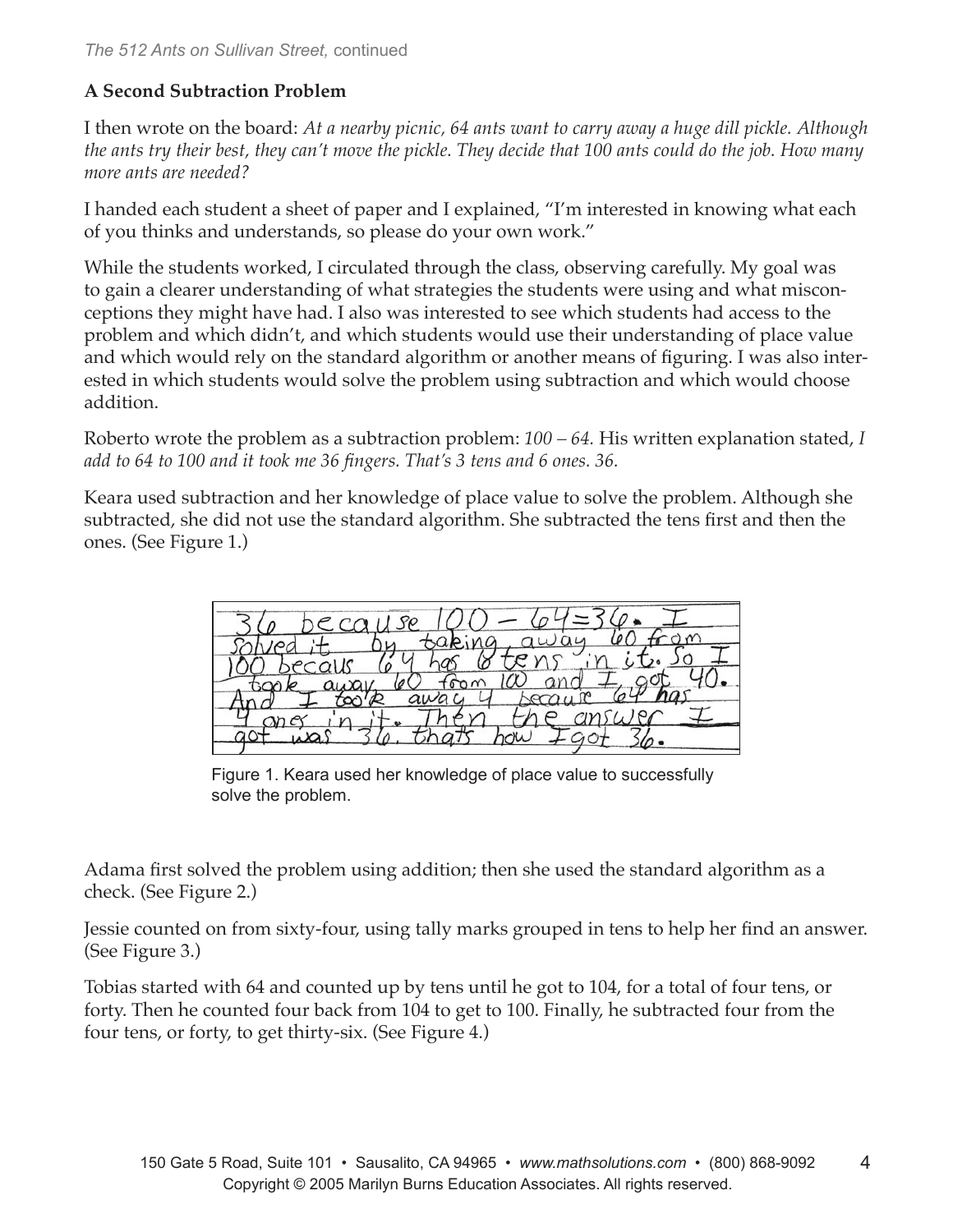

Figure 2. Adama counted on using tens and ones to find the solution.

|                                                       | $\overline{+}$ did this, |            |                                                                       |
|-------------------------------------------------------|--------------------------|------------|-----------------------------------------------------------------------|
|                                                       | $1_{ten}$                | $2 + \cos$ | $3$ tens bones                                                        |
| But then I counted up by ones. I did this to help me. |                          |            | At first $I$ couldn't figure it acts $I$ beget thinking and thinking. |
| After that I counted all the lines. I got 36. I       |                          |            |                                                                       |
|                                                       |                          |            |                                                                       |

Figure 3. Jessie used tallies and added on groups of tens and ones to help her solve the problem.

5